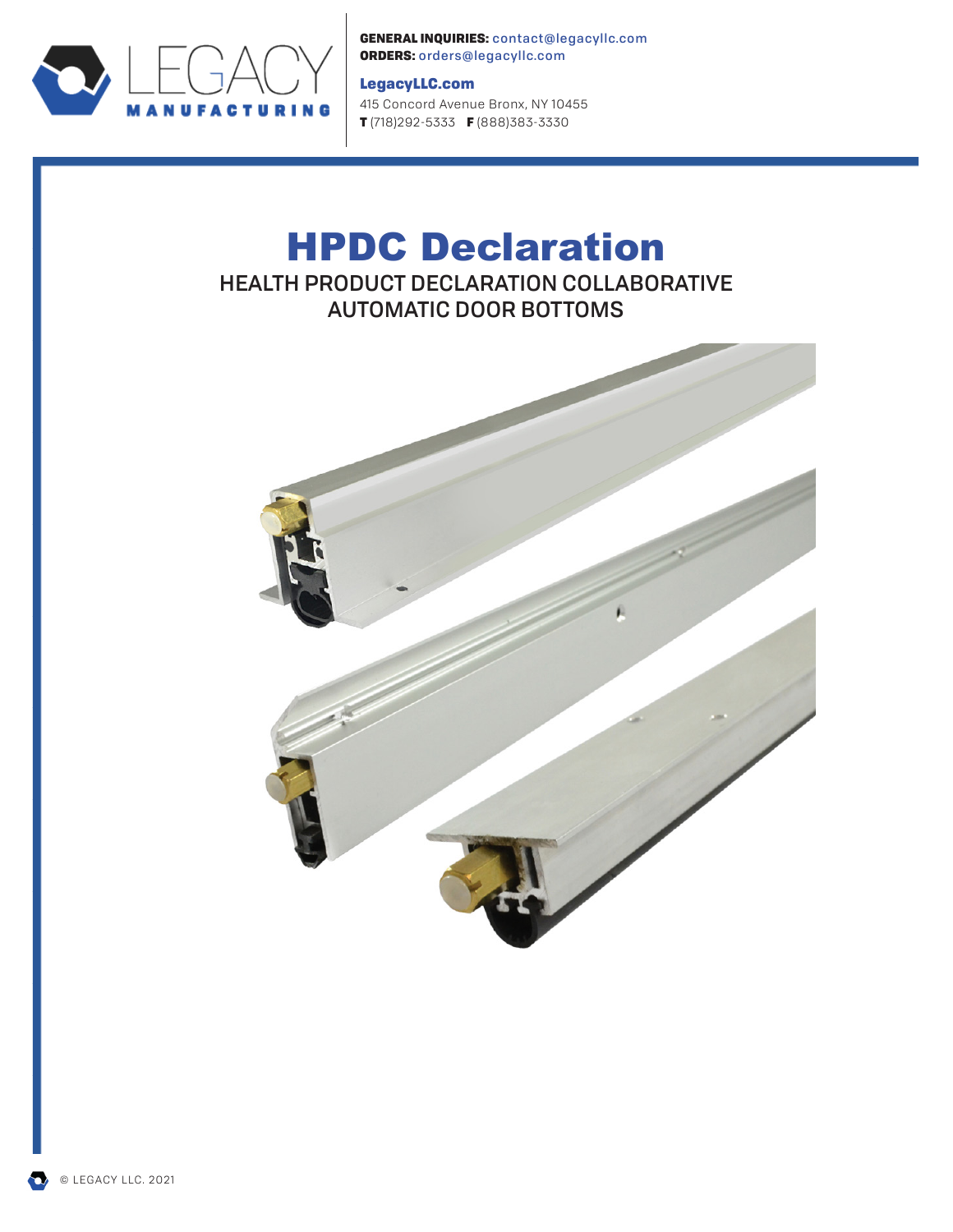## **Legacy Automatic Door Bottoms by Legacy Manufacturing**

## **Health Product Declaration v2.2** created via: HPDC Online Builder

## **HPD UNIQUE IDENTIFIER:** 23843

**CLASSIFICATION:** 08 71 00 Door Hardware

**PRODUCT DESCRIPTION:** Legacy Automatic Door Bottoms are used primarily for blocking air, noise, smoke and fire. They are found in a variety of mounting options including full mortise, surface, and semi-mortised

## **CONTENT INVENTORY**

- Inventory Reporting Format
- Nested Materials Method
- **6** Basic Method
- Threshold Disclosed Per
- C Material ⊙ Product
- Threshold level  $C$  100 ppm 1,000 ppm C Per GHS SDS Other
- Residuals/Impurities Considered Partially Considered **C** Not Considered **Explanation(s) provided for Residuals/Impurities?** ⊙ Yes O No

## **E** Section 1: Summary **Basic** Method / Product Threshold

| All Substances Above the Threshold Indicated Are: |                                                          |
|---------------------------------------------------|----------------------------------------------------------|
| Characterized                                     | ∩ Yes Ex/SC ∩ Yes ∩ No                                   |
| % weight and role provided for all substances.    |                                                          |
| Screened                                          | ∩ Yes Ex/SC ∩ Yes ∩ No                                   |
| results disclosed.                                | All substances screened using Priority Hazard Lists with |
| <b>Identified</b>                                 | ∩ Yes Ex/SC ∩ Yes ∩ No                                   |
| and Identifier.                                   | All substances disclosed by Name (Specific or Generic)   |

### **CONTENT IN DESCENDING ORDER OF QUANTITY**

Summary of product contents and results from screening individual chemical substances against HPD Priority Hazard Lists and the GreenScreen for Safer Chemicals®. The HPD does not assess whether using or handling this product will expose individuals to its chemical substances or any health risk. Refer to Section 2 for further details.

**MATERIAL** | **SUBSTANCE** | *RESIDUAL OR IMPURITY* GREENSCREEN SCORE | HAZARD TYPE

**LEGACY AUTOMATIC DOOR BOTTOMS [ QUARTZ** LT-1 | CAN **KIESELGUHR, CALCINED** LT-UNK **CRISTOBALITE** LT-1 | CAN **ALUMINUM ALLOY** NoGS **BIS(2,4-DICHLOROBENZOYL)PEROXIDE** LT-P1 | MUL **TITANIUM DIOXIDE** LT-1 | CAN | END **]**

## **VOLATILE ORGANIC COMPOUND (VOC) CONTENT**

VOC Content data is not applicable for this product category.

Number of Greenscreen BM-4/BM3 contents ... 0

Contents highest concern GreenScreen Benchmark or List translator Score ... LT-1 Nanomaterial ... No **INVENTORY AND SCREENING NOTES:** Silicone Rubber Extrusion

**CERTIFICATIONS AND COMPLIANCE** *See Section 3 for additional listings.* VOC emissions: N/A

**CONSISTENCY WITH OTHER PROGRAMS**

No pre-checks completed or disclosed.

Third Party Verified? Yes ⊙ No

PREPARER: Self-Prepared VERIFIER: VERIFICATION #:

SCREENING DATE: 2021-02-22 PUBLISHED DATE: 2021-02-22 EXPIRY DATE: 2024-02-22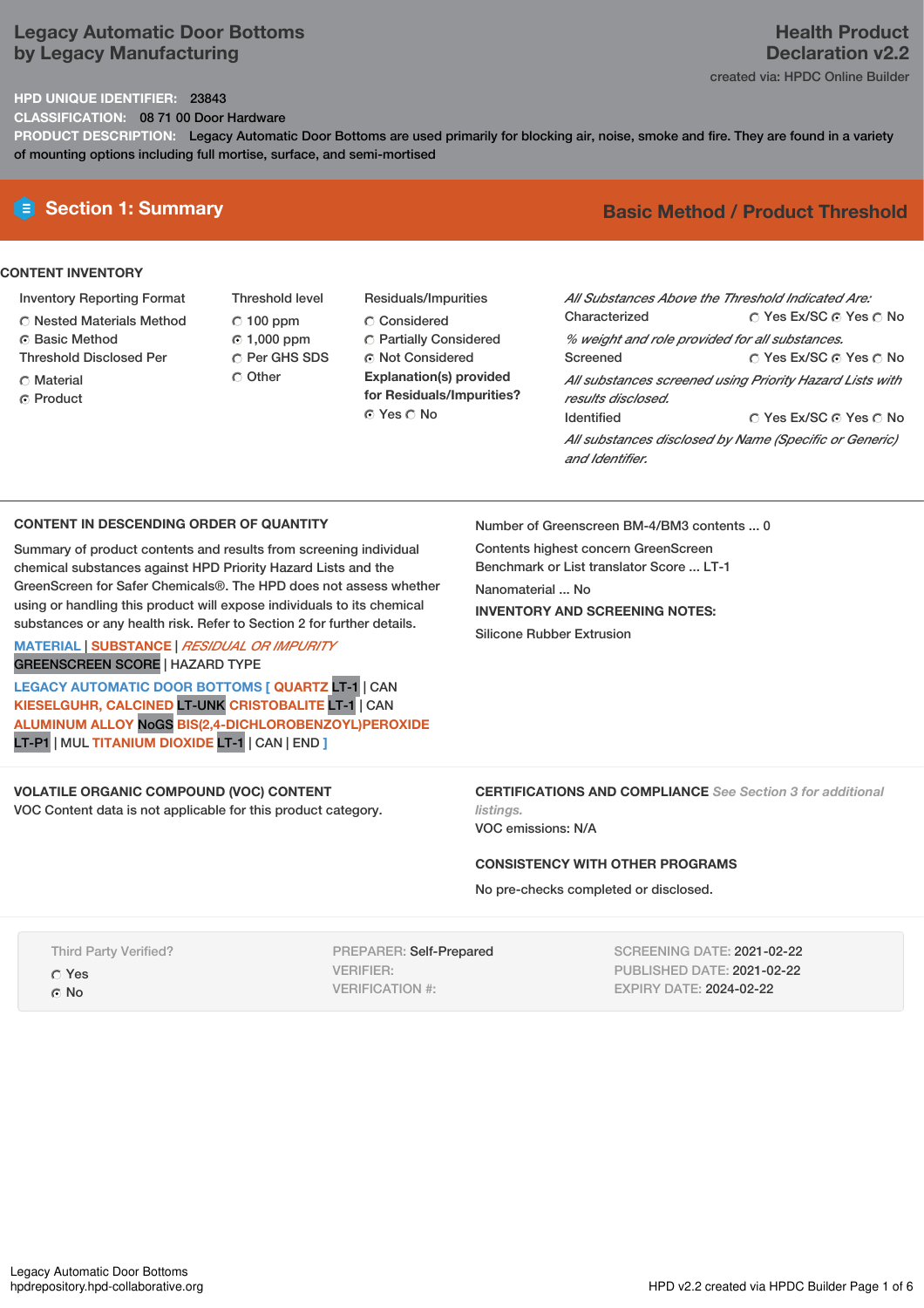This section lists contents in a product based on specific threshold(s) and reports detailed health information including hazards. This HPD uses the *inventory method indicated above, which is one of three possible methods:*

- *Basic Inventory method with Product-level threshold.*
- *Nested Material Inventory method with Product-level threshold*
- *Nested Material Inventory method with individual Material-level thresholds*

Definitions and requirements for the three inventory methods and requirements for each data field can be found in the HPD Open Standard version *2.2, available on the HPDC website at: [www.hpd-collaborative.org/hpd-2-2-standard](https://www.hpd-collaborative.org/hpd-2-2-standard)*

## **LEGACY AUTOMATIC DOOR BOTTOMS**

PRODUCT THRESHOLD: 1000 ppm RESIDUALS AND IMPURITIES CONSIDERED: No

RESIDUALS AND IMPURITIES NOTES: Residuals and Impurities have not been considered .

OTHER PRODUCT NOTES:

### **QUARTZ** ID: **14808-60-7**

|                        | HAZARD SCREENING METHOD: Pharos Chemical and Materials Library HAZARD SCREENING DATE: 2021-02-22 |                 |                                      |                                                      |
|------------------------|--------------------------------------------------------------------------------------------------|-----------------|--------------------------------------|------------------------------------------------------|
| %: $10.0000 - 30.0000$ | $GS: LT-1$                                                                                       | RC: None        | NANO: No                             | <b>SUBSTANCE ROLE: Filler</b>                        |
| <b>HAZARD TYPE</b>     | <b>AGENCY AND LIST TITLES</b>                                                                    | <b>WARNINGS</b> |                                      |                                                      |
| <b>CAN</b>             | <b>US CDC - Occupational Carcinogens</b>                                                         |                 | Occupational Carcinogen              |                                                      |
| CAN                    | CA EPA - Prop 65                                                                                 | route           |                                      | Carcinogen - specific to chemical form or exposure   |
| CAN                    | US NIH - Report on Carcinogens                                                                   |                 | occupational setting)                | Known to be Human Carcinogen (respirable size -      |
| CAN                    | <b>MAK</b>                                                                                       | man             |                                      | Carcinogen Group 1 - Substances that cause cancer in |
| CAN                    | <b>IARC</b>                                                                                      |                 | from occupational sources            | Group 1 - Agent is carcinogenic to humans - inhaled  |
| <b>CAN</b>             | <b>IARC</b>                                                                                      |                 |                                      | Group 1 - Agent is Carcinogenic to humans            |
| <b>CAN</b>             | GHS - Australia                                                                                  |                 |                                      | H350i - May cause cancer by inhalation               |
| <b>CAN</b>             | GHS - New Zealand                                                                                |                 |                                      | 6.7A - Known or presumed human carcinogens           |
| CAN                    | GHS - Japan                                                                                      |                 | Carcinogenicity - Category 1A [H350] |                                                      |

SUBSTANCE NOTES:

| <b>KIESELGUHR, CALCINED</b> |                                                                |                 |                                   | ID: 91053-39-3                                 |
|-----------------------------|----------------------------------------------------------------|-----------------|-----------------------------------|------------------------------------------------|
|                             | HAZARD SCREENING METHOD: Pharos Chemical and Materials Library |                 | HAZARD SCREENING DATE: 2021-02-22 |                                                |
| %: $1.0000 - 5.0000$        | <b>GS: LT-UNK</b>                                              | <b>RC:</b> None | NANO: <b>No</b>                   | <b>SUBSTANCE ROLE: Filler</b>                  |
| <b>HAZARD TYPE</b>          | <b>AGENCY AND LIST TITLES</b>                                  | <b>WARNINGS</b> |                                   |                                                |
| None found                  |                                                                |                 |                                   | No warnings found on HPD Priority Hazard Lists |
| <b>SUBSTANCE NOTES:</b>     |                                                                |                 |                                   |                                                |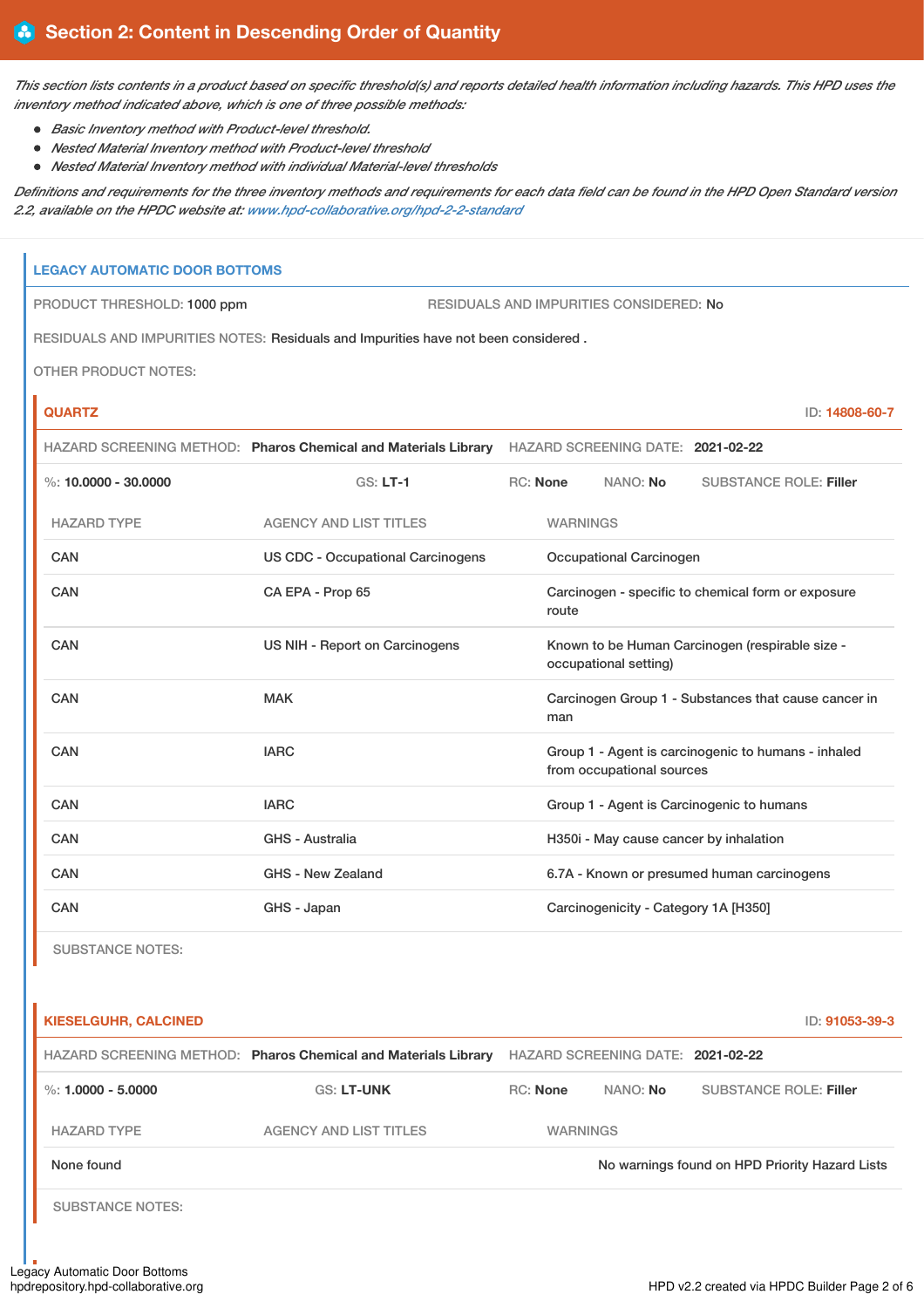|                                       | HAZARD SCREENING METHOD: Pharos Chemical and Materials Library HAZARD SCREENING DATE: 2021-02-22 |          |                           |                                                    |                                                      |
|---------------------------------------|--------------------------------------------------------------------------------------------------|----------|---------------------------|----------------------------------------------------|------------------------------------------------------|
| $\%: 1.0000 - 5.0000$                 | <b>GS: LT-1</b>                                                                                  | RC: None | NANO: No                  |                                                    | <b>SUBSTANCE ROLE: Filler</b>                        |
| <b>HAZARD TYPE</b>                    | <b>AGENCY AND LIST TITLES</b>                                                                    |          | <b>WARNINGS</b>           |                                                    |                                                      |
| <b>CAN</b>                            | <b>US CDC - Occupational Carcinogens</b>                                                         |          | Occupational Carcinogen   |                                                    |                                                      |
| CAN                                   | CA EPA - Prop 65                                                                                 | route    |                           | Carcinogen - specific to chemical form or exposure |                                                      |
| <b>CAN</b>                            | US NIH - Report on Carcinogens                                                                   |          | occupational setting)     | Known to be Human Carcinogen (respirable size -    |                                                      |
| <b>CAN</b>                            | <b>MAK</b>                                                                                       | man      |                           |                                                    | Carcinogen Group 1 - Substances that cause cancer in |
| <b>CAN</b>                            | <b>IARC</b>                                                                                      |          | from occupational sources |                                                    | Group 1 - Agent is carcinogenic to humans - inhaled  |
| <b>CAN</b>                            | <b>GHS - Australia</b>                                                                           |          |                           | H350i - May cause cancer by inhalation             |                                                      |
| CAN                                   | GHS - New Zealand                                                                                |          |                           | 6.7A - Known or presumed human carcinogens         |                                                      |
| <b>CAN</b>                            | GHS - Japan                                                                                      |          |                           | Carcinogenicity - Category 1A [H350]               |                                                      |
| SUBSTANCE NOTES: filler reinforcement |                                                                                                  |          |                           |                                                    |                                                      |
|                                       |                                                                                                  |          |                           |                                                    |                                                      |
| <b>ALUMINUM ALLOY</b>                 |                                                                                                  |          |                           |                                                    | ID: 37268-38-5                                       |
|                                       | HAZARD SCREENING METHOD: Pharos Chemical and Materials Library HAZARD SCREENING DATE: 2021-02-22 |          |                           |                                                    |                                                      |
| $\%: 1.0000$                          | <b>GS: NoGS</b>                                                                                  | RC: None | NANO: No                  |                                                    | SUBSTANCE ROLE: Alloy element                        |
| <b>HAZARD TYPE</b>                    | <b>AGENCY AND LIST TITLES</b>                                                                    |          | WARNINGS                  |                                                    |                                                      |

None found Now arnings found on HPD Priority Hazard Lists

SUBSTANCE NOTES:

| BIS(2,4-DICHLOROBENZOYL)PEROXIDE |                                                                |                 |                                   |                                | ID: 133-14-2   |
|----------------------------------|----------------------------------------------------------------|-----------------|-----------------------------------|--------------------------------|----------------|
|                                  | HAZARD SCREENING METHOD: Pharos Chemical and Materials Library |                 | HAZARD SCREENING DATE: 2021-02-22 |                                |                |
| %: $0.1000 - 1.0000$             | <b>GS: LT-P1</b>                                               | <b>RC:</b> None | NANO: No                          | SUBSTANCE ROLE: Curing agent   |                |
| <b>HAZARD TYPE</b>               | AGENCY AND LIST TITLES                                         |                 | <b>WARNINGS</b>                   |                                |                |
| <b>MUL</b>                       | German FEA - Substances Hazardous to<br>Waters                 |                 | Class 2 - Hazard to Waters        |                                |                |
| <b>SUBSTANCE NOTES:</b>          |                                                                |                 |                                   |                                |                |
|                                  |                                                                |                 |                                   |                                |                |
| <b>TITANIUM DIOXIDE</b>          |                                                                |                 |                                   |                                | ID: 13463-67-7 |
|                                  | HAZARD SCREENING METHOD: Pharos Chemical and Materials Library |                 | HAZARD SCREENING DATE: 2021-02-22 |                                |                |
| %: $0.1000 - 1.0000$             | $GS: LT-1$                                                     | RC: None        | NANO: No                          | <b>SUBSTANCE ROLE: Pigment</b> |                |
|                                  |                                                                |                 |                                   |                                |                |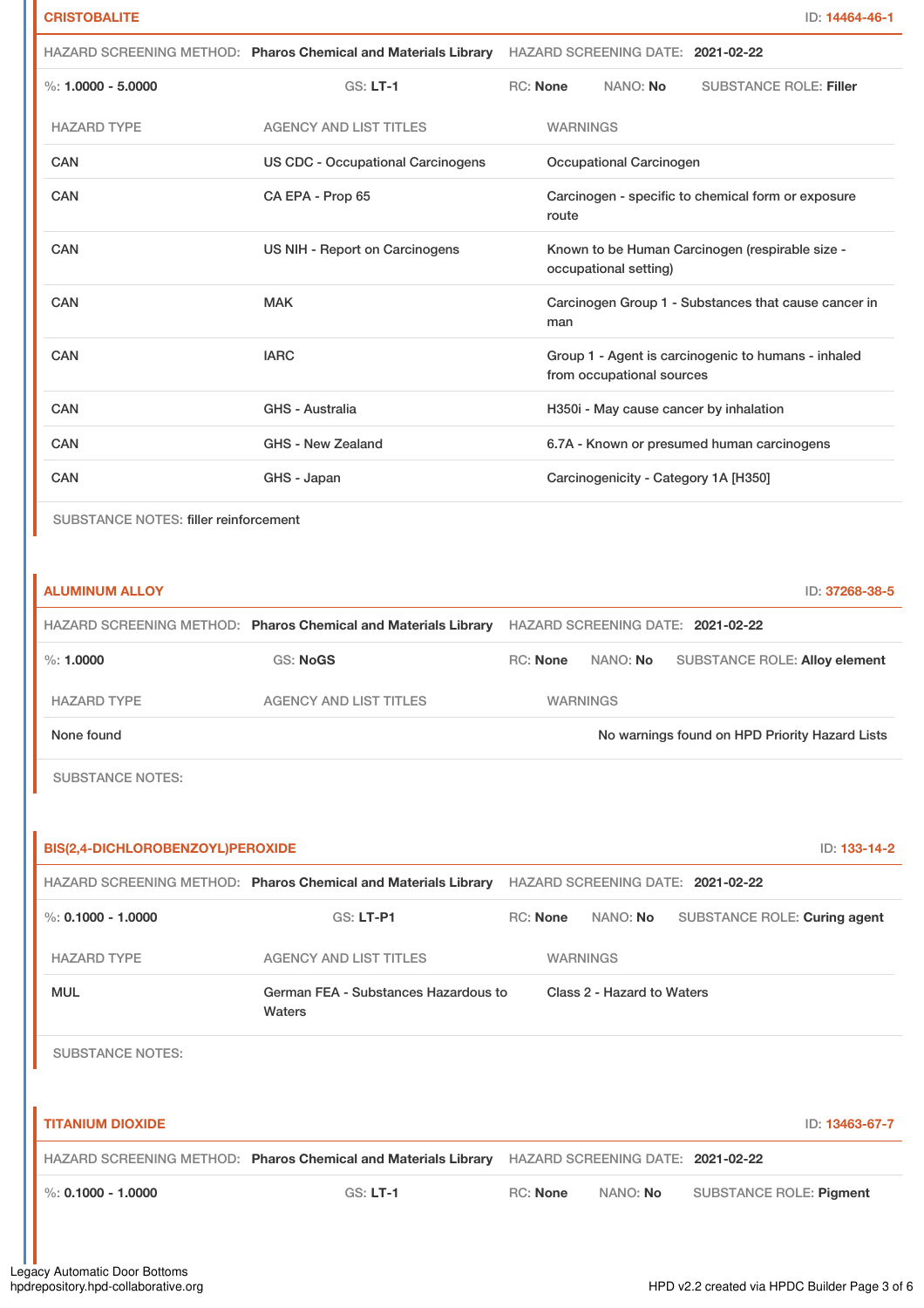| <b>HAZARD TYPE</b> | <b>AGENCY AND LIST TITLES</b>                | <b>WARNINGS</b>                                                                                         |
|--------------------|----------------------------------------------|---------------------------------------------------------------------------------------------------------|
| <b>CAN</b>         | EU - GHS (H-Statements)                      | H351 - Suspected of causing cancer                                                                      |
| <b>CAN</b>         | US CDC - Occupational Carcinogens            | Occupational Carcinogen                                                                                 |
| <b>CAN</b>         | CA EPA - Prop 65                             | Carcinogen - specific to chemical form or exposure<br>route                                             |
| <b>CAN</b>         | <b>IARC</b>                                  | Group 2B - Possibly carcinogenic to humans - inhaled<br>from occupational sources                       |
| <b>CAN</b>         | <b>MAK</b>                                   | Carcinogen Group 3A - Evidence of carcinogenic effects<br>but not sufficient to establish MAK/BAT value |
| <b>END</b>         | <b>TEDX</b> - Potential Endocrine Disruptors | <b>Potential Endocrine Disruptor</b>                                                                    |
| CAN                | <b>MAK</b>                                   | Carcinogen Group 4 - Non-genotoxic carcinogen with<br>low risk under MAK/BAT levels                     |

SUBSTANCE NOTES: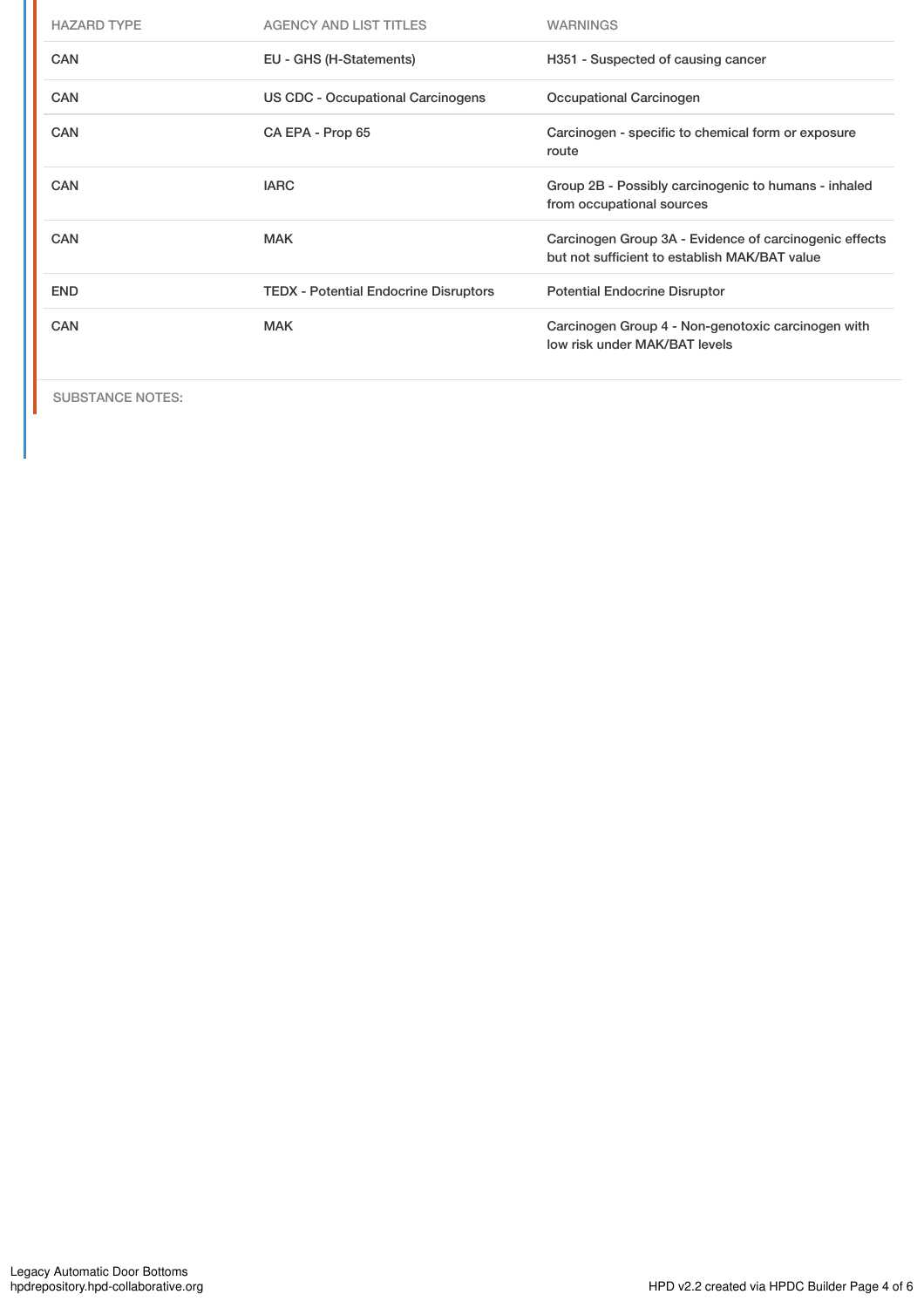This section lists applicable certification and standards compliance information for VOC emissions and VOC content. Other types of health or *environmental performance testing or certifications completed for the product may be provided.*

| <b>VOC EMISSIONS</b>                                          | N/A                                                              |  |
|---------------------------------------------------------------|------------------------------------------------------------------|--|
| CERTIFYING PARTY: Self-declared<br>APPLICABLE FACILITIES: N/A | CERTIFIER OR LAB: n/a<br>ISSUE DATE: 2021-02- EXPIRY DATE:<br>22 |  |
| <b>CERTIFICATE URL:</b>                                       |                                                                  |  |

CERTIFICATION AND COMPLIANCE NOTES: No testing has been performed

## **Section 4: Accessories**

This section lists related products or materials that the manufacturer requires or recommends for installation (such as adhesives or fasteners), maintenance, cleaning, or operations. For information relating to the contents of these related products, refer to their applicable Health Product *Declarations, if available.*

No accessories are required for this product.

## **Section 5: General Notes**

Legacy Automatic Door Bottoms are used primarily for blocking air, noise, smoke and fire. They are found in a variety of mounting options including full mortise, surface, and semi-mortised